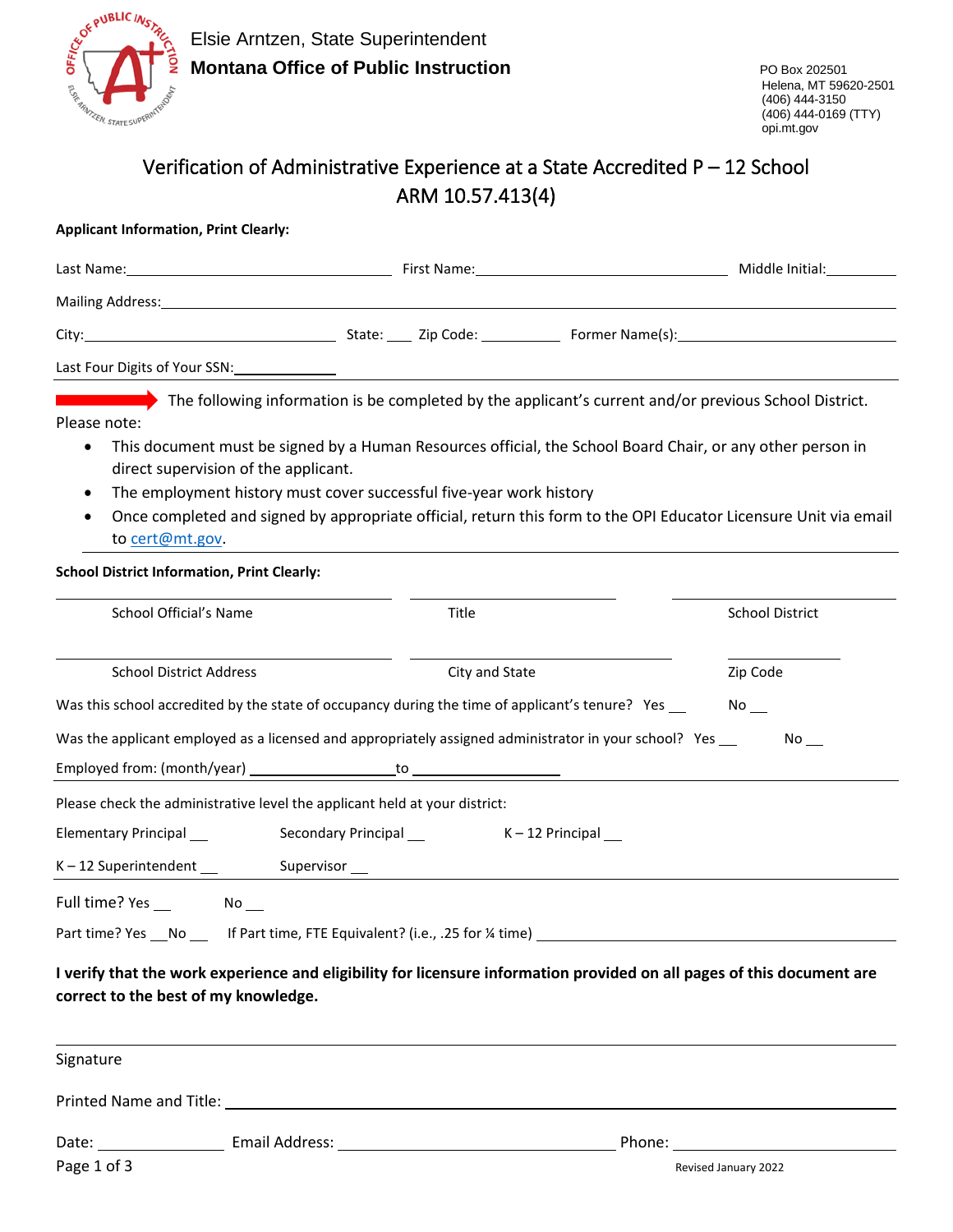## Evidence of Eligibility for Licensure and Endorsement

The applicant must demonstrate successful experience as outlined by the criteria listed on the following pages. Please describe the evidence of applicant's skills and qualifications in meeting the required criteria. The school official identified on page 1 should initial "Yes" if the evidence has been verified and found to be acceptable, or "No" with an explanation.

1. Ability to facilitate the development, articulation, implementation and stewardship of a school district vision of learning supported by the school community. Yes \_\_\_\_\_\_ Please describe:

| 2. Promote the development of the full educational potential of each person through our public schools by advocating,<br>nurturing and sustaining positive school culture and instructional program conducive to student learning; staff<br>professional growth based upon current brain-based research for effective teaching and learning; and exhibiting genuine<br>concern for students. Yes ______ Please describe:<br><u> 1989 - Johann Barbara, martin amerikan basar dan berasal dalam basa dalam basar dalam basar dalam basar dala</u> |
|--------------------------------------------------------------------------------------------------------------------------------------------------------------------------------------------------------------------------------------------------------------------------------------------------------------------------------------------------------------------------------------------------------------------------------------------------------------------------------------------------------------------------------------------------|
|                                                                                                                                                                                                                                                                                                                                                                                                                                                                                                                                                  |
| 3. Ensure proper management of the organization, operations and resources for a safe, efficient and effective learning<br>environment to develop the full educational potential of each person with the use of data and time management.<br>Please describe:                                                                                                                                                                                                                                                                                     |
|                                                                                                                                                                                                                                                                                                                                                                                                                                                                                                                                                  |
| 4. Collaborate with families and other community members, respond to diverse community interests and needs,<br>including American Indians and tribes in Montana and mobilize community resources in order to fully develop the<br>educational potential of each person. Yes ______ Please describe:                                                                                                                                                                                                                                              |
|                                                                                                                                                                                                                                                                                                                                                                                                                                                                                                                                                  |
|                                                                                                                                                                                                                                                                                                                                                                                                                                                                                                                                                  |